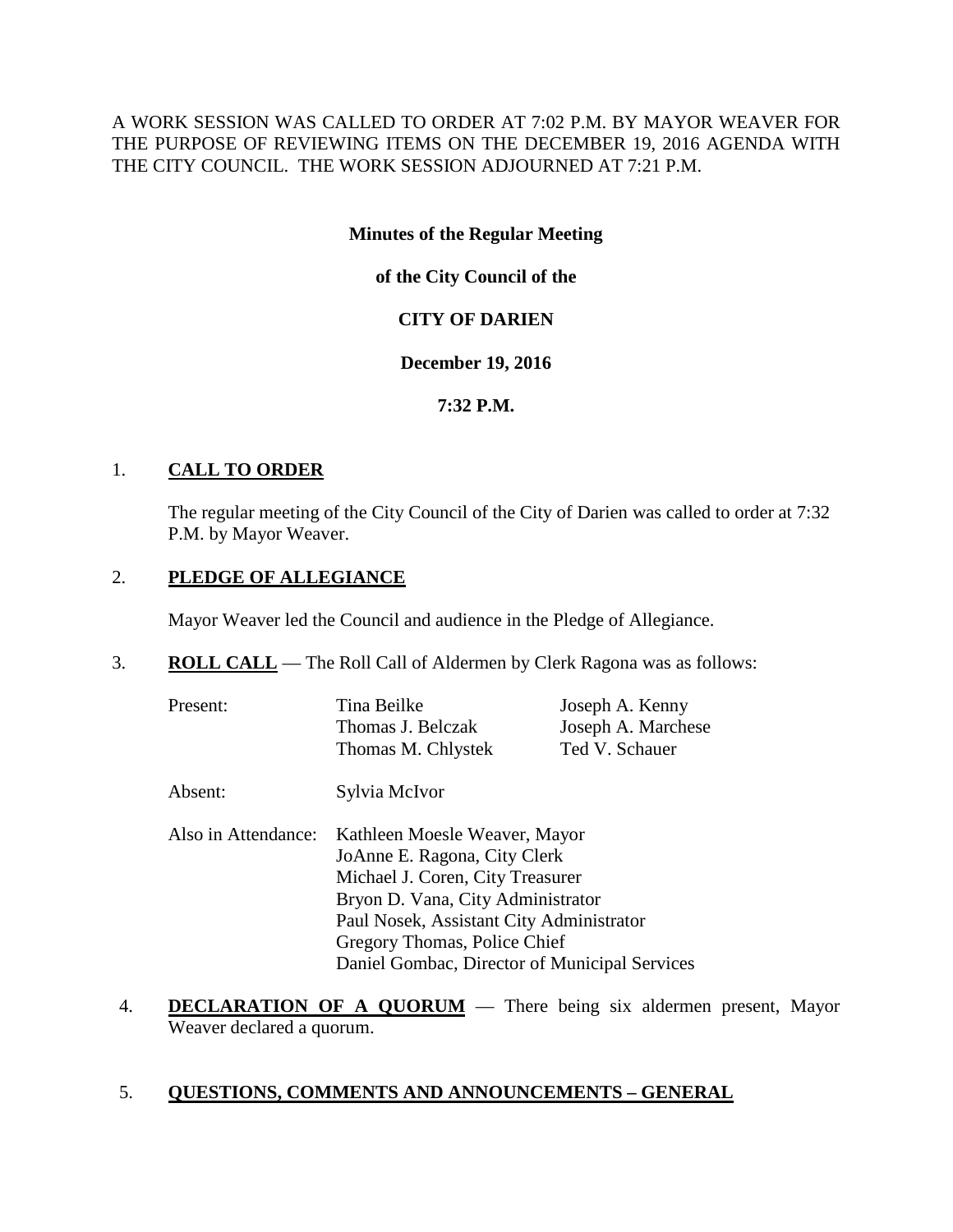Krishan Sant, 410 71<sup>st</sup> Street, commented he did not favor the proposed monthly refuse fee.

Lanora Auriene, Plainfield Road/Stevens Street, stated that she recycles every week and has very little refuse. She did not feel a monthly fee for weekly refuse pickup was justified.

Mayor Weaver commented Advanced Disposal provided a proposal for review with alternate options for disposal of refuse/recycling versus the current sticker program.

Alan Jackimek, 6817 Crest Road, noted that the sticker program was implemented to encourage more recycling. He felt that the proposed program would lessen recycling. Mayor Weaver commented recycle and waste carts would be provided under the proposal.

### 6. **APPROVAL OF MINUTES** – November 21, 2016 City Council Meeting

It was moved by Alderman Schauer and seconded by Alderman Kenny to approve the minutes of the City Council Meeting of November 21, 2016.

| Roll Call: | Ayes:    | Belczak, Chlystek, Kenny, Marchese, Schauer                     |
|------------|----------|-----------------------------------------------------------------|
|            | Abstain: | Beilke                                                          |
|            | Nays:    | None                                                            |
|            | Absent:  | McIvor                                                          |
|            |          | Results: Ayes 6, Nays 0, Absent 1<br><b>MOTION DULY CARRIED</b> |

## 7. **RECEIVING OF COMMUNICATIONS**

Alderman Chlystek received communication from Ron Persson, 7829 Nantucket Drive, complementing Municipal Services on snow removal. Director Gombac commended his team and will share the feedback.

Alderman Kenny received communication from Stan Niemiec, 7100 block of Hudson, regarding the proposed refuse rates.

Alderman Marchese relayed complimentary feedback from Daniel Widner, business merchant, on the decorations and lighting at Cass Avenue & Plainfield Road. Director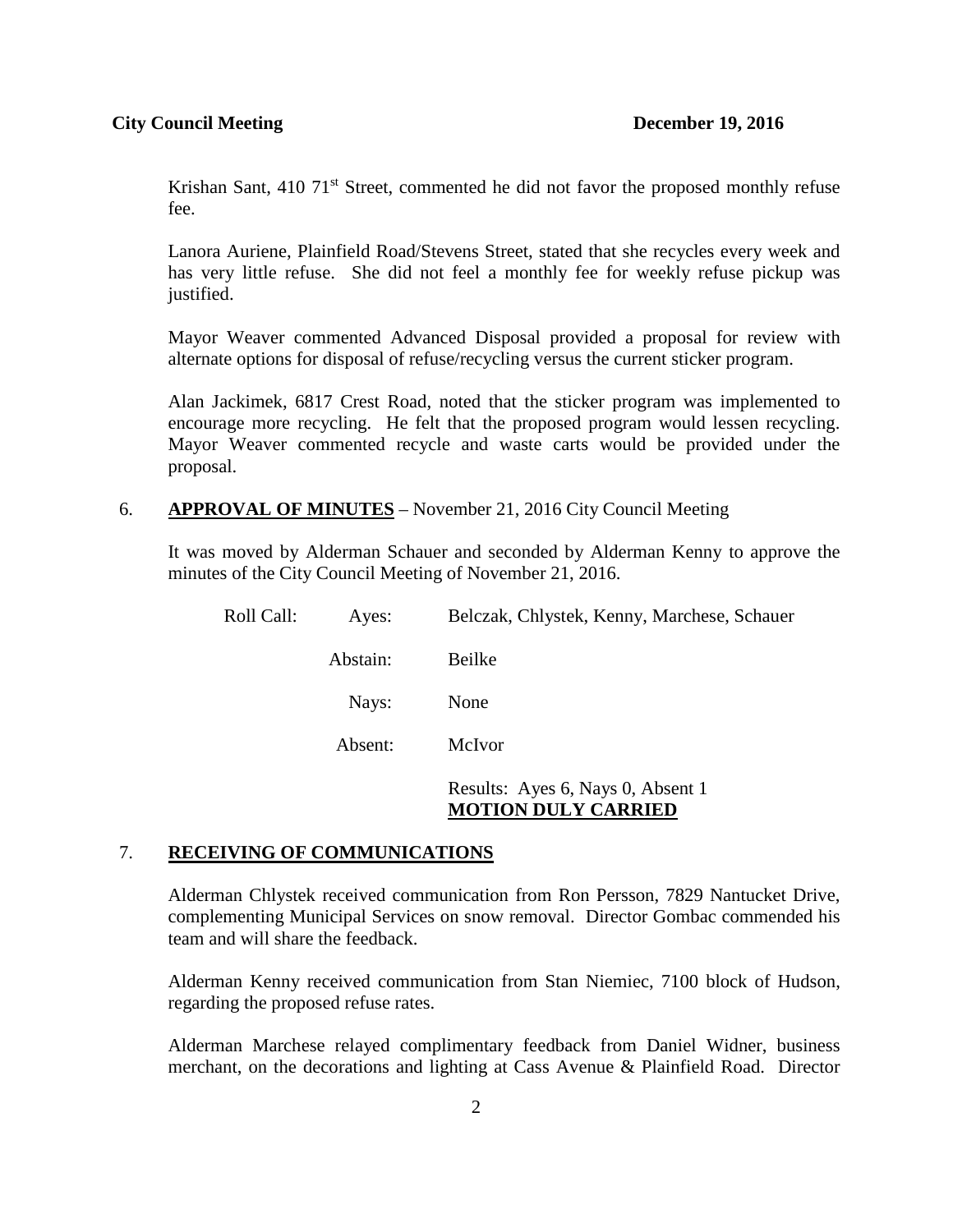Gombac reminded residents that the fountain at the Clock Tower is designed to run 365 days a year with ice sculptures forming in the winter.

Alderman Beilke received positive communications from several residents on Crest Avenue regarding the Sunrise Ditch Project.

#### 8. **MAYOR'S REPORT**

# **A. CONSIDERATION OF A MOTION TO APPROVE REAPPOINTMENT OF MEMBERS TO THE ENVIRONMENTAL COMMITTEE: DEB HARDTKE, ALLAN PAUL JACKIMEK, JANE L. HARMON, ARLETA PEKNIK AND KRISHAN SANT**

It was moved by Alderman Belczak and seconded by Alderman Marchese to approve the reappointment of members to the Environmental Committee: Deb Hardtke, Allan Paul Jackimek, Jane L. Harmon, Arleta Peknik and Krishan Sant.

| Roll Call: | Ayes:   | Beilke, Belczak, Chlystek, Kenny, Marchese,<br>Schauer          |
|------------|---------|-----------------------------------------------------------------|
|            | Nays:   | None                                                            |
|            | Absent: | McIvor                                                          |
|            |         | Results: Ayes 6, Nays 0, Absent 1<br><b>MOTION DULY CARRIED</b> |

Clerk Ragona administered the Oath of Office to Deb Hardtke, Allan Paul Jackimek, Arleta Peknik and Krishan Sant.

# **B. RECOGNITION OF 2016 HOLIDAY HOME DECORATING CONTEST WINNERS**

Mayor Weaver introduced the Holiday Home Decorating Contest Committee: Elizabeth Hayes, Jim Kiser, and Gerry Leganski. Jim Kiser described the role of the committee; he added that the 7700 block of Sawyer Avenue was being recognized for their decorations in hope of getting more block future participation. Elizabeth Hayes and Gerry Leganski provided a detailed description of the winning homes and awarded the following:

2016 Holiday Home Decorating Contest Winners:

- Fifth Place Winner received a certificate and \$25.00 check 7001 Bentley Avenue
- Fourth Place Winner received a certificate and \$25,00 check 1905 Center Circle Drive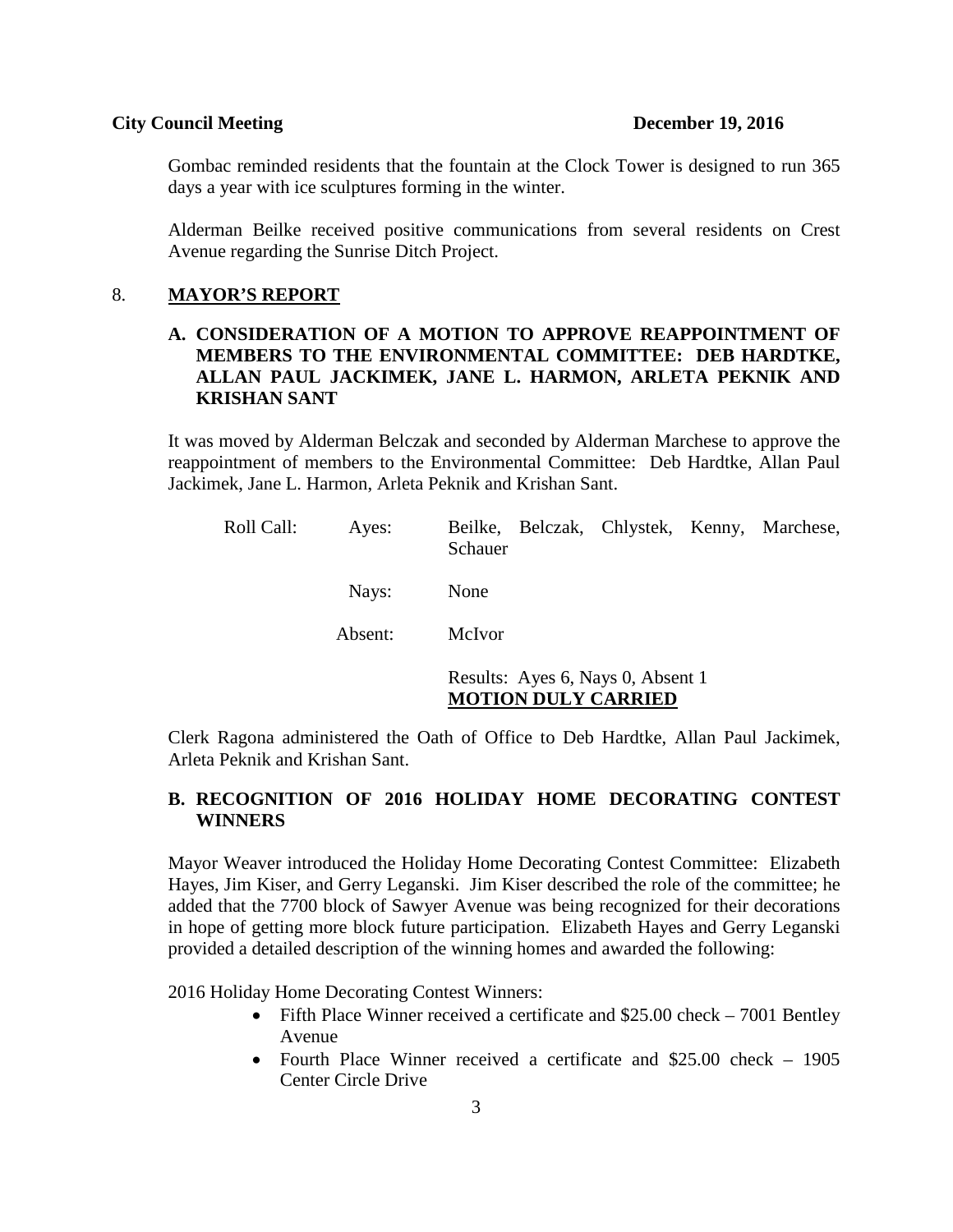- Third Place Winner received a certificate and \$50.00 check 8384 Alden Lane
- Second Place Winner received a certificate and \$100.00 check 1921 McAdam Road
- First Place Winner received a certificate and \$200.00 check 7209 Richmond Avenue

Honorable Mention Certificates to:

- 802 Timber Lane
- 818 Belair Drive
- 7406 Richmond Avenue

Mayor Weaver invited the winners to take a group photograph. Jim Kiser presented photographs of the winning homes, which will be displayed in the lobby of City Hall. Mayor Weaver reminded residents of the Holiday Bus Tours on December 20 at 6:30 P.M. and 8:00 P.M.

# 9. **CITY CLERK'S REPORT**

Clerk Ragona announced that city offices will be closed on December 23 and 26, 2016 and January 2, 2017 in observance of Christmas and New Year's holidays.

The January 3, 2017 City Council Meeting has been cancelled. The next City Council Meeting will be held on Monday, January 16, 2017.

# 10. **CITY ADMINISTRATOR'S REPORT**

# **A. UPDATE – REFUSE CONTRACT WITH ADVANCED DISPOSAL**

Administrator Vana provided an overview of the current refuse contract, which expires March 31, 2017, and reviewed options proposed by Advanced Disposal. He summarized comments received from residents. Bob Pfister, Advanced Disposal, addressed questions from Council.

Jim Bolla, 3109 Drover Lane, commented why he favored leasing totes and eliminating stickers.

# 11. **DEPARTMENT HEAD INFORMATION/QUESTIONS**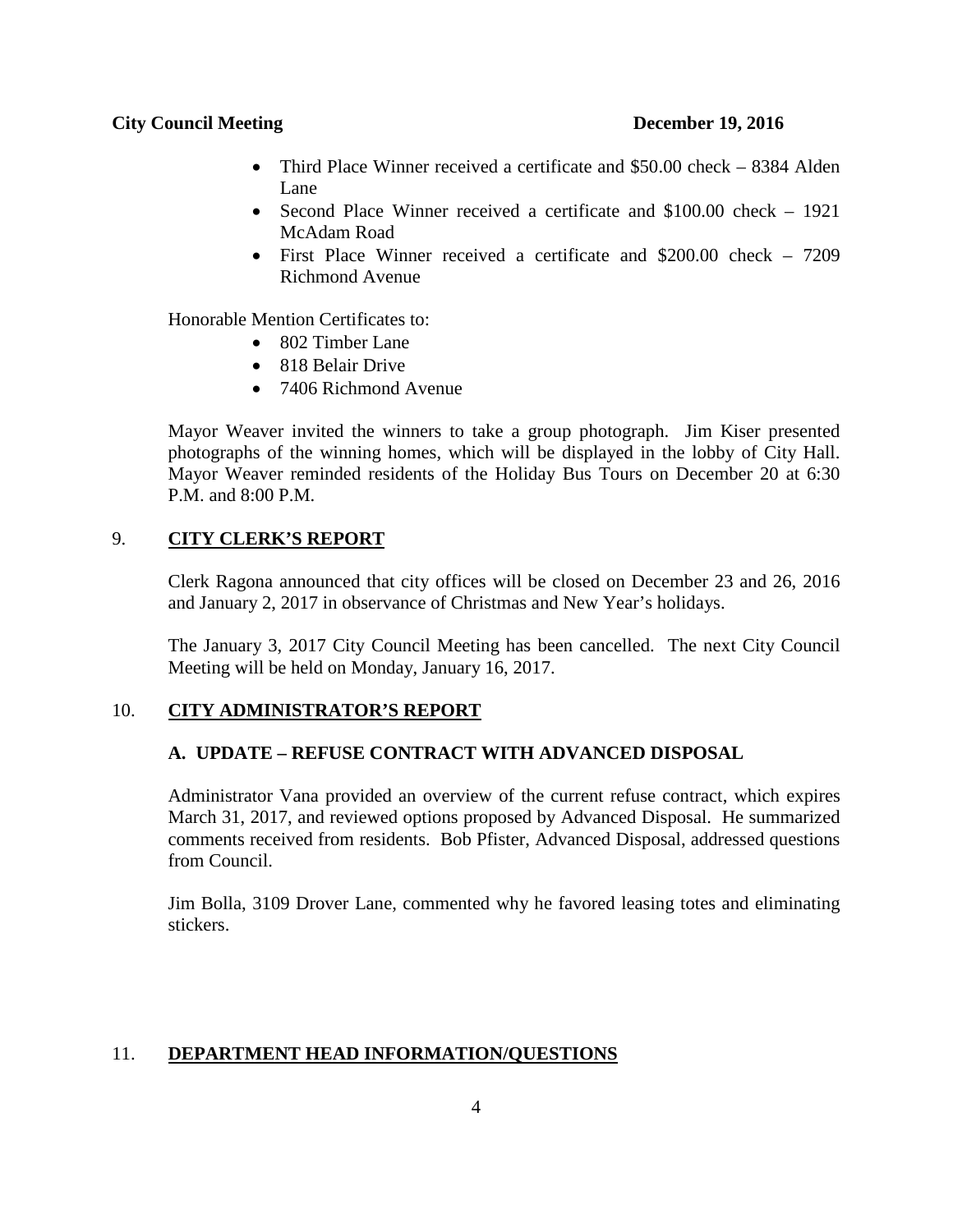## **A. POLICE DEPARTMENT MONTHLY REPORT – NOVEMBER 2016**

The November 2016 Police Department Monthly Report is available on the City website.

Chief Thomas said the monthly report contained information about drug usage and that information specific to Darien will be on future reports.

Chief Thomas was invited to deliver the graduation keynote address for the Basic Law Enforcement Training Academy at the University of Illinois in Champaign.

Alderman Belczak inquired about traffic at Mark Delay School; Chief Thomas did not have an update on compliance.

## **B. MUNICIPAL SERVICES**

Director Gombac announced Nothing Bundt Cakes is now open in the Darien Pointe Plaza.

## 12. **TREASURER'S REPORT**

#### **A. WARRANT NUMBER 16-17-15**

It was moved by Alderman Schauer and seconded by Alderman Beilke to approve payment of Warrant Number 16-17-15 in the amount of \$152,324.68 from the enumerated funds, and \$301,944.13 from payroll funds for the periods ending 11/22/16 and 11/24/16; for a total to be approved of \$454,268.81.

| Roll Call: | Ayes:   | Beilke, Belczak, Chlystek, Kenny, Marchese,<br>Schauer |  |  |
|------------|---------|--------------------------------------------------------|--|--|
|            | Nays:   | None                                                   |  |  |
|            | Absent: | McIvor                                                 |  |  |
|            |         | Results: Ayes 6, Nays 0, Absent 1                      |  |  |

# **MOTION DULY CARRIED**

#### **B. WARRANT NUMBER 16-17-16**

It was moved by Alderman Kenny and seconded by Alderman Schauer to approve payment of Warrant Number 16-17-16 in the amount of \$668,089.44 from the enumerated funds, and \$266,928.70 from payroll funds for the period ending 12/08/16; for a total to be approved of \$935,018.14.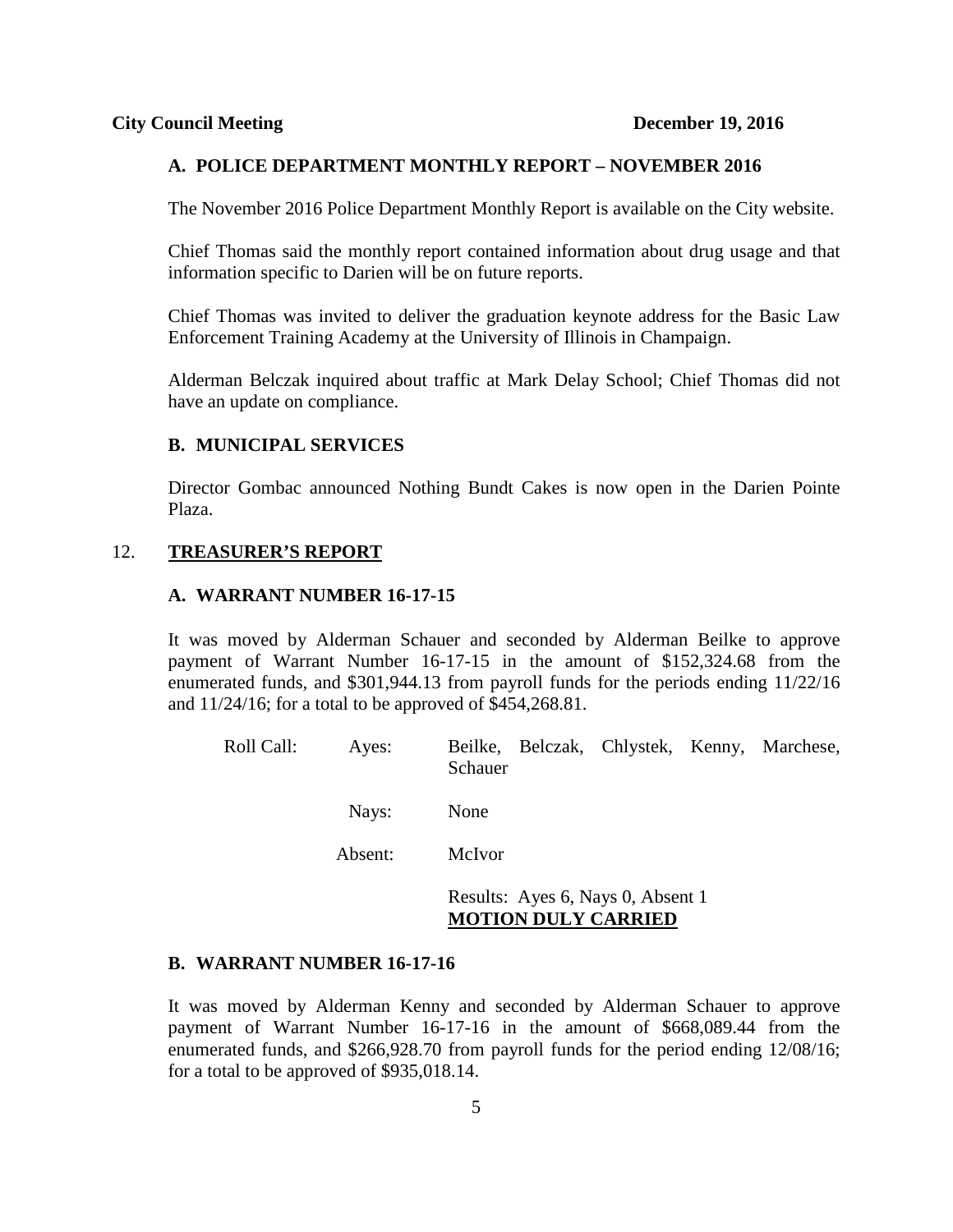| Roll Call: | Ayes:   | Beilke, Belczak, Chlystek, Kenny, Marchese,<br>Schauer          |
|------------|---------|-----------------------------------------------------------------|
|            | Nays:   | None                                                            |
|            | Absent: | McIvor                                                          |
|            |         | Results: Ayes 6, Nays 0, Absent 1<br><b>MOTION DULY CARRIED</b> |

## **C. TREASURER'S REPORT – NOVEMBER 2016**

Treasurer Coren reviewed year-to-date sources of revenue, expenditures, and fund balances through the month of November 2016:

| General Fund:                       |                          |                             | Revenue \$9,971,149; Expenditures \$6,804,076      |  |
|-------------------------------------|--------------------------|-----------------------------|----------------------------------------------------|--|
|                                     |                          | Current Balance \$3,144,766 |                                                    |  |
| Water Fund:                         |                          |                             | Revenue \$5,179,304; Expenditures \$3,798,710;     |  |
|                                     |                          | Current Balance \$980,595   |                                                    |  |
| Motor Fuel Tax Fund:                |                          |                             | Revenue \$322,627; Expenditures \$208,310; Current |  |
|                                     | <b>Balance \$382,831</b> |                             |                                                    |  |
| Water Depreciation Fund:            |                          |                             | Revenue \$363; Expenditures \$610,672; Current     |  |
|                                     |                          | Balance (\$210,308)         |                                                    |  |
| Capital Improvement Fund:           |                          |                             | Revenue \$250,815; Expenditures \$3,070,464;       |  |
|                                     |                          | Current Balance \$6,141,189 |                                                    |  |
| Capital Projects Debt Service Fund: | No activity              |                             |                                                    |  |

## 13. **STANDING COMMITTEE REPORTS**

**Administrative/Finance Committee** – Chairman Schauer advised the next meeting of the Administrative/Finance Committee scheduled for January 3, 2017 has been cancelled.

**Municipal Services Committee** – Chairman Marchese announced the next meeting of the Municipal Services Committee is scheduled for January 9, 2017 at 6:30 P.M.

**Police Committee** – Clerk Ragona advised the next meeting of the Police Committee is scheduled for January 16, 2017 at 6:00 P.M. in the Police Department Training Room.

## 14. **QUESTIONS AND COMMENTS – AGENDA RELATED**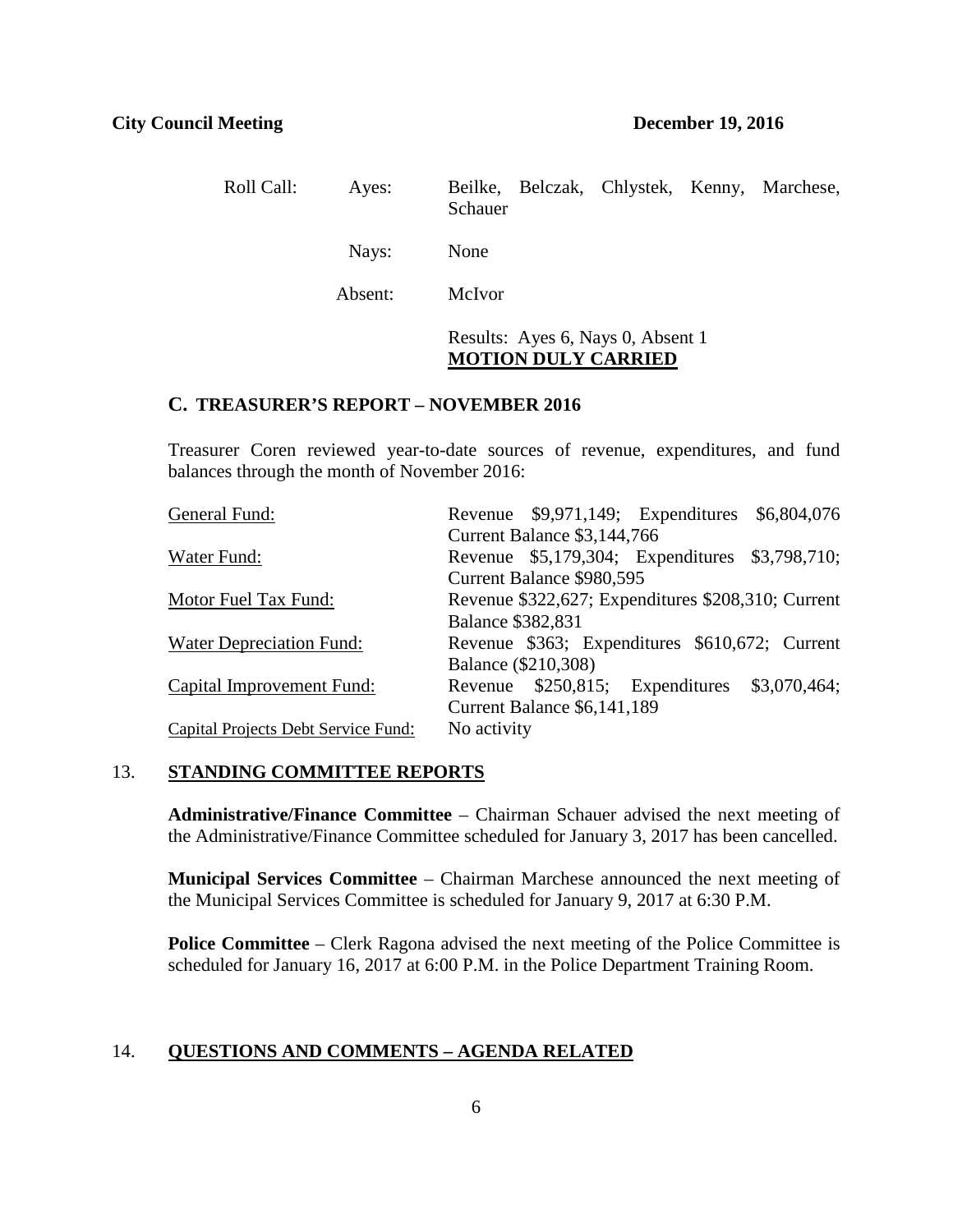There were none.

## 15. **OLD BUSINESS**

There was no Old Business.

## 16. **CONSENT AGENDA**

Mayor Weaver announced that Consent Agenda Item D had been moved to New Business as Item C.

It was moved by Alderman Kenny and seconded by Alderman Marchese to approve by Omnibus Vote the following items on the Consent Agenda:

**A. CONSIDERATION OF A MOTION TO GRANT A WAIVER OF THE RAFFLE LICENSE BOND REQUIREMENT FOR THE DARIEN LIONS CLUB**

| В. | <b>ORDINANCE NO. 0-37-16</b> | AN ORDINANCE AUTHORIZING THE<br>SALE OF PERSONAL PROPERTY<br><b>OWNED BY THE CITY OF DARIEN -</b><br><b>(BACKHOE)</b><br><b>WITH</b><br><b>MS</b><br>JACKHAMMER, CHIPPER, TRUCK<br>WITH PLOW, ETC.) |
|----|------------------------------|-----------------------------------------------------------------------------------------------------------------------------------------------------------------------------------------------------|
| С. | <b>ORDINANCE NO. 0-38-16</b> | AN ORDINANCE AUTHORIZING THE<br>SALE OF PERSONAL PROPERTY<br><b>OWNED BY THE CITY OF DARIEN -</b><br>PD (BICYCLES, VEHICLES, DVD/VHS<br><b>RECORDER, ETC.)</b>                                      |

| Roll Call: | Ayes: | Schauer |  | Beilke, Belczak, Chlystek, Kenny, Marchese, |
|------------|-------|---------|--|---------------------------------------------|
|            | Nays: | None    |  |                                             |

Absent: McIvor

Results: Ayes 6, Nays 0, Absent 1 **MOTION DULY CARRIED**

## 17. **NEW BUSINESS**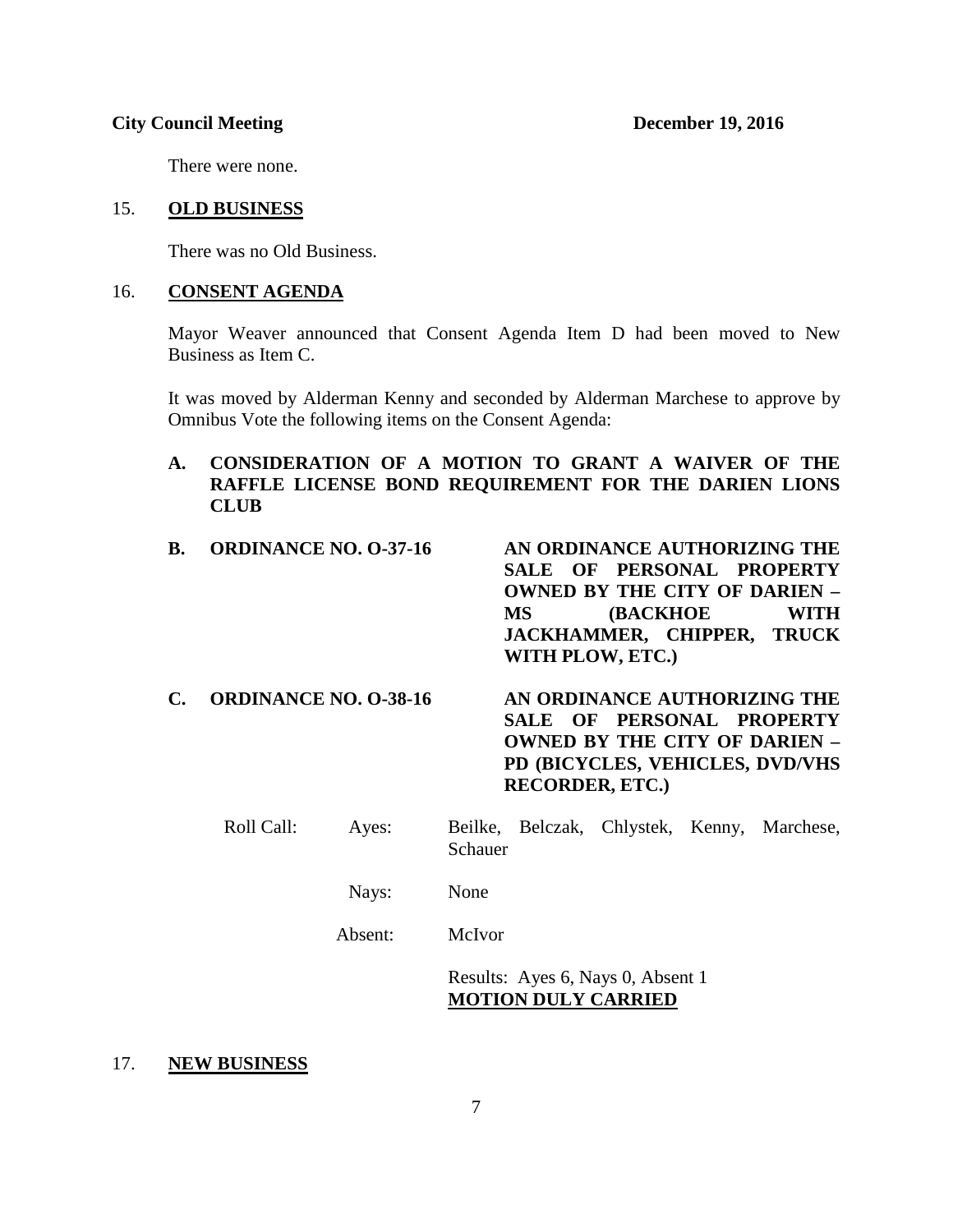# **A. CONSIDERATION OF A MOTION TO APPROVE AN ORDINDANCE APPROVING A SPECIAL USE FOR AN EATING ESTABLISHMENT (PZC 2016-13, 8123 CASS AVENUE, DARIEN PLAZA SHOPPING CENTER, AL CHILE RESTAURANT)**

It was moved by Alderman Schauer and seconded by Alderman Belczak to approve the motion as presented.

# **ORDINANCE NO. O-39-16 AN ORDINANCE APPROVING A SPECIAL USE FOR AN EATING ESTABLISHMENT (PZC 2016-13, 8123 CASS AVENUE, DARIEN PLAZA SHOPPING CENTER, AL CHILE RESTAURANT)**

Roll Call: Ayes: Beilke, Belczak, Chlystek, Kenny, Marchese, Schauer

Nays: None

Absent: McIvor

Results: Ayes 6, Nays 0, Absent 1 **MOTION DULY CARRIED**

# **B. CONSIDERATION OF A MOTION TO APPROVE AN ORDINANCE AMENDING SECTION 3-3-7-4 CLASS D LICENSE OF THE DARIEN CITY CODE**

It was moved by Alderman Schauer and seconded by Alderman Belczak to approve the motion as presented.

# **ORDINANCE NO. O-40-16 AN ORDINANCE AMENDING SECTION 3-3- 7-4 CLASS D LICENSE OF THE DARIEN CITY CODE**

Roll Call: Ayes: Beilke, Belczak, Chlystek, Kenny, Marchese, Schauer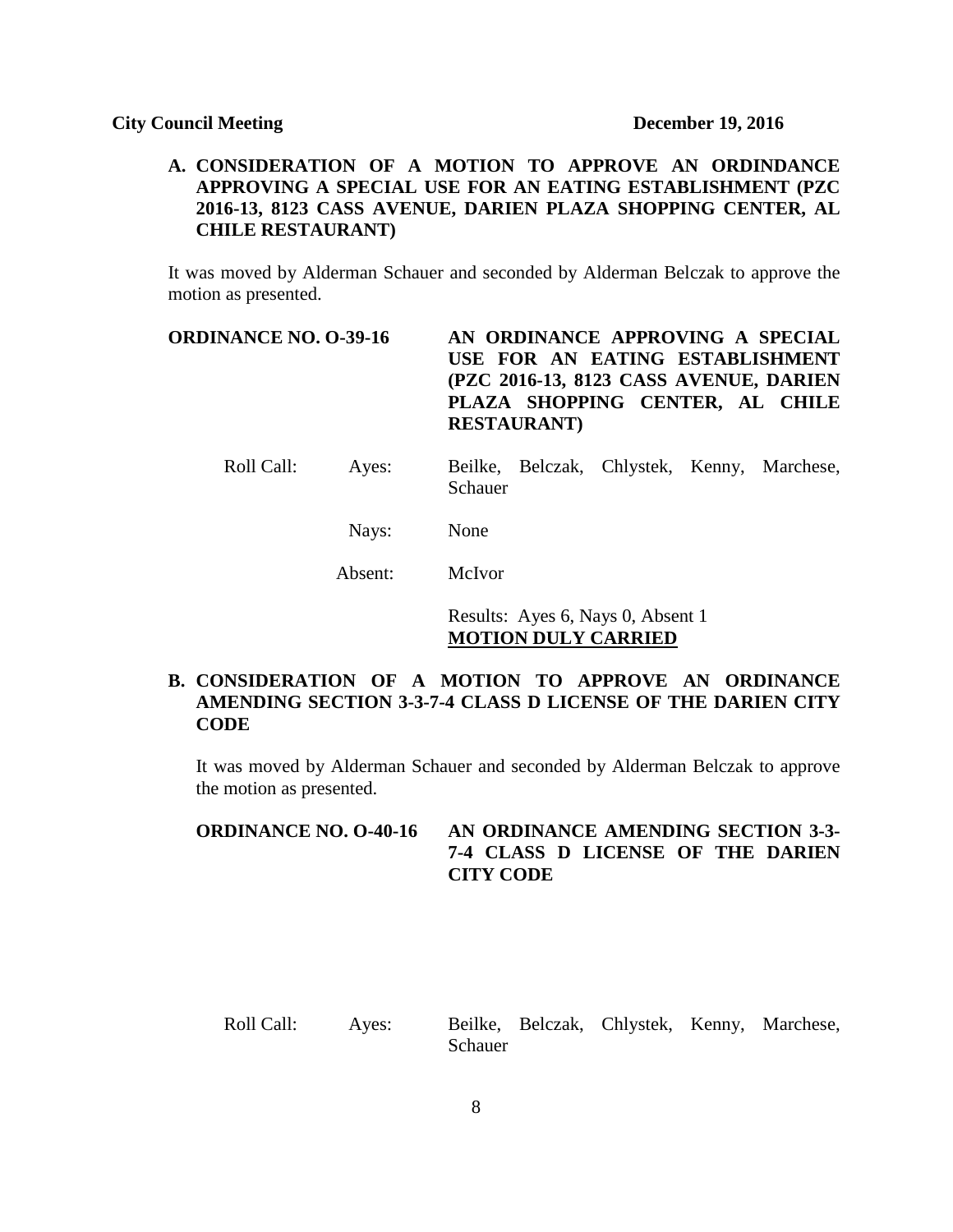Nays: None

Absent: McIvor

Results: Ayes 6, Nays 0, Absent 1 **MOTION DULY CARRIED**

# **C. CONSIDERATION OF A MOTION TO APPROVE A RESOLUTION ACCEPTING PUBLIC STORM WATER IMPROVEMENTS SUBJECT TO MAINTENANCE (KIDDIE ACADEMY)**

It was moved by Alderman Kenny and seconded by Alderman Beilke to approve the motion as presented.

| <b>RESOLUTION R-99-16</b> |         | <b>RESOLUTION ACCEPTING</b><br><b>PUBLIC</b><br>A<br><b>IMPROVEMENTS</b><br><b>WATER</b><br><b>STORM</b><br>SUBJECT TO MAINTENANCE (KIDDIE<br><b>ACADEMY</b> ) |  |  |  |
|---------------------------|---------|----------------------------------------------------------------------------------------------------------------------------------------------------------------|--|--|--|
| Roll Call:                | Ayes:   | Beilke, Belczak, Chlystek, Kenny, Marchese,<br>Schauer                                                                                                         |  |  |  |
|                           | Nays:   | None                                                                                                                                                           |  |  |  |
|                           | Absent: | McIvor                                                                                                                                                         |  |  |  |
|                           |         | Results: Ayes 6, Nays 0, Absent 1                                                                                                                              |  |  |  |

## **MOTION DULY CARRIED**

## 18. **QUESTIONS, COMMENTS AND ANNOUNCEMENTS – GENERAL**

Alderman Marchese inquired if the Chamber of Commerce submitted a plan for DarienFest; Administrator Vana will speak with Ms. Bongiovanni.

Alderman Beilke noted that Citizen of the Year applications are available on the City website; the deadline for submittal is January 3. The Citizen of the Year will be announced at the January 16 City Council Meeting.

Mayor Weaver wished all a Merry Christmas and Happy New Year.

# 19. **ADJOURNMENT**